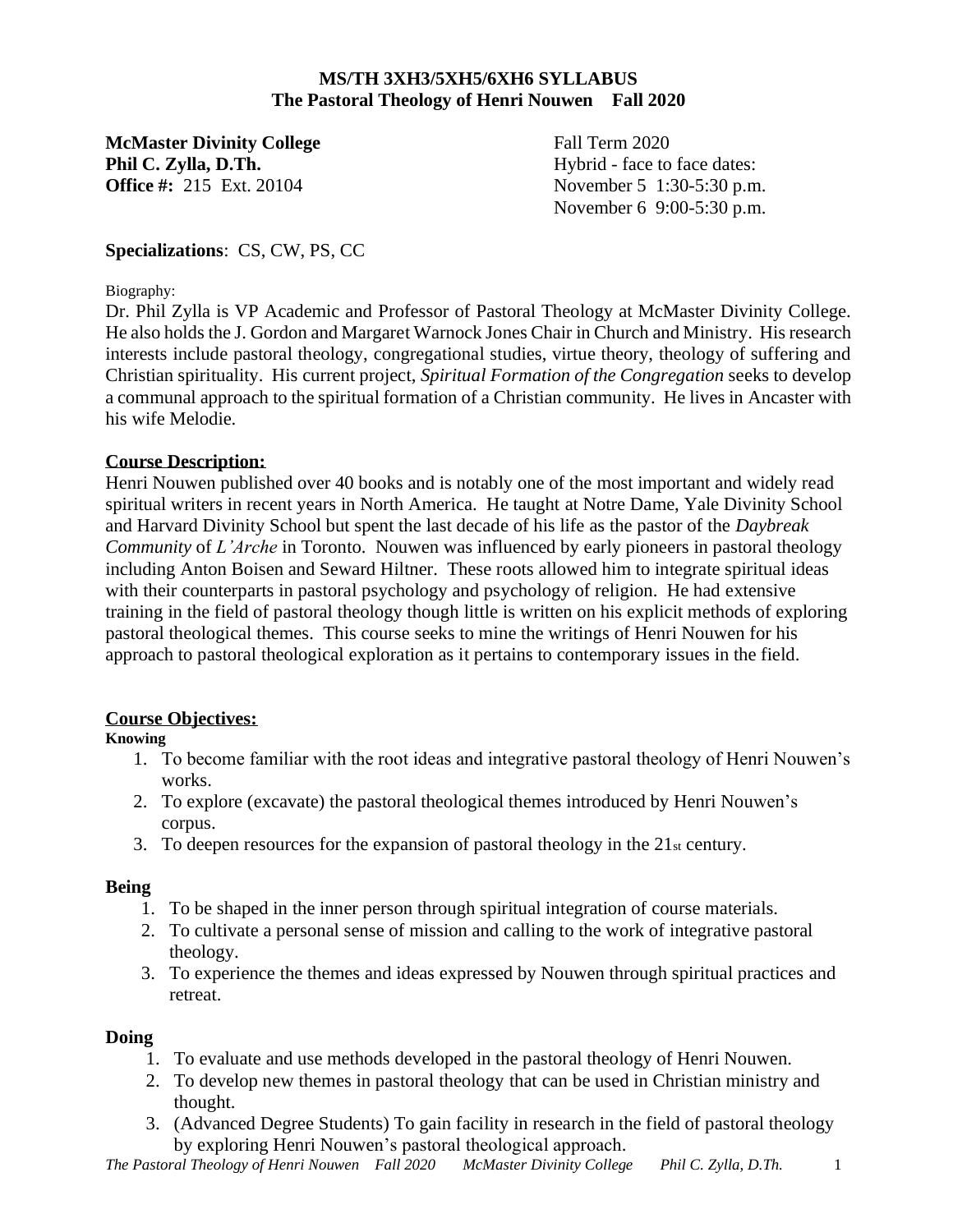### **Required Course Textbooks (Professional Degree Students)**:

Books by Henri J. M. Nouwen:

\_\_\_\_\_. *Can You Drink the Cup?* Notre Dame: Ave Maria Press, 1996.

\_\_\_\_\_. *Following Jesus: Finding Our Way Home in an Age of Anxiety*. ed. Gabrielle Earnshaw. New York:

Convergent Books, 2019.

\_\_\_\_\_. *Here and Now: Living with the Spirit.* New York: Crossroad, 1994.

\_\_\_\_\_. *In the Name of Jesus: Reflections on Christian Leadership*. New York: Crossroad, 1989.

\_\_\_\_\_. *Intimacy: Pastoral Psychological Essays*. SanFrancisco: Harper Collins, 1969.

\_\_\_\_\_. *Reaching Out: The Three Movements of the Spiritual Life*. New York: Doubleday, 1975.

\_\_\_\_\_. T*he Inner Voice of Love: A Journey Through Anguish to Freedom*. New York: Doubleday, 1996.

\_\_\_\_\_. *The Road to Daybreak: A Spiritual Journal*. New York: Doubleday, 1988, 1990.

\_\_\_\_\_. *The Way of the Heart: Desert Spirituality and Contemporary Ministry*. New York: Seabury, 1981.

\_\_\_\_\_. *The Wounded Healer: Ministry in Contemporary Society*. New York: Doubleday, 1972.

Supplemental Text:

Higgins, Michael W. and Kevin Burns *Genius Born of Anguish: The Life and Legacy of Henri Nouwen*. New York: Paulist Press, 2012.

#### **Required Course Textbooks (Advanced Degree MA/DPT/PhD Students):**

Books by Henri J. M. Nouwen

\_\_\_\_\_. *Adam: God's Beloved*. New York: Orbis Books, 1997.

\_\_\_\_\_. *Behold the Beauty of the Lord: Praying with Icons*. Notre Dame: Ave Maria Press, 1987.

\_\_\_\_\_. *Can You Drink the Cup?* Notre Dame: Ave Maria Press, 1996.

\_\_\_\_\_. *Clowning in Rome: Reflections on Solitude, Celibacy, Prayer and Contemplation*. New York: Doubleday, 1979.

\_\_\_\_\_. *Compassion: A Reflection on the Christian Life*. with Donald P. McNeill and Douglas A. Morrison. New York: Doubleday, 1982.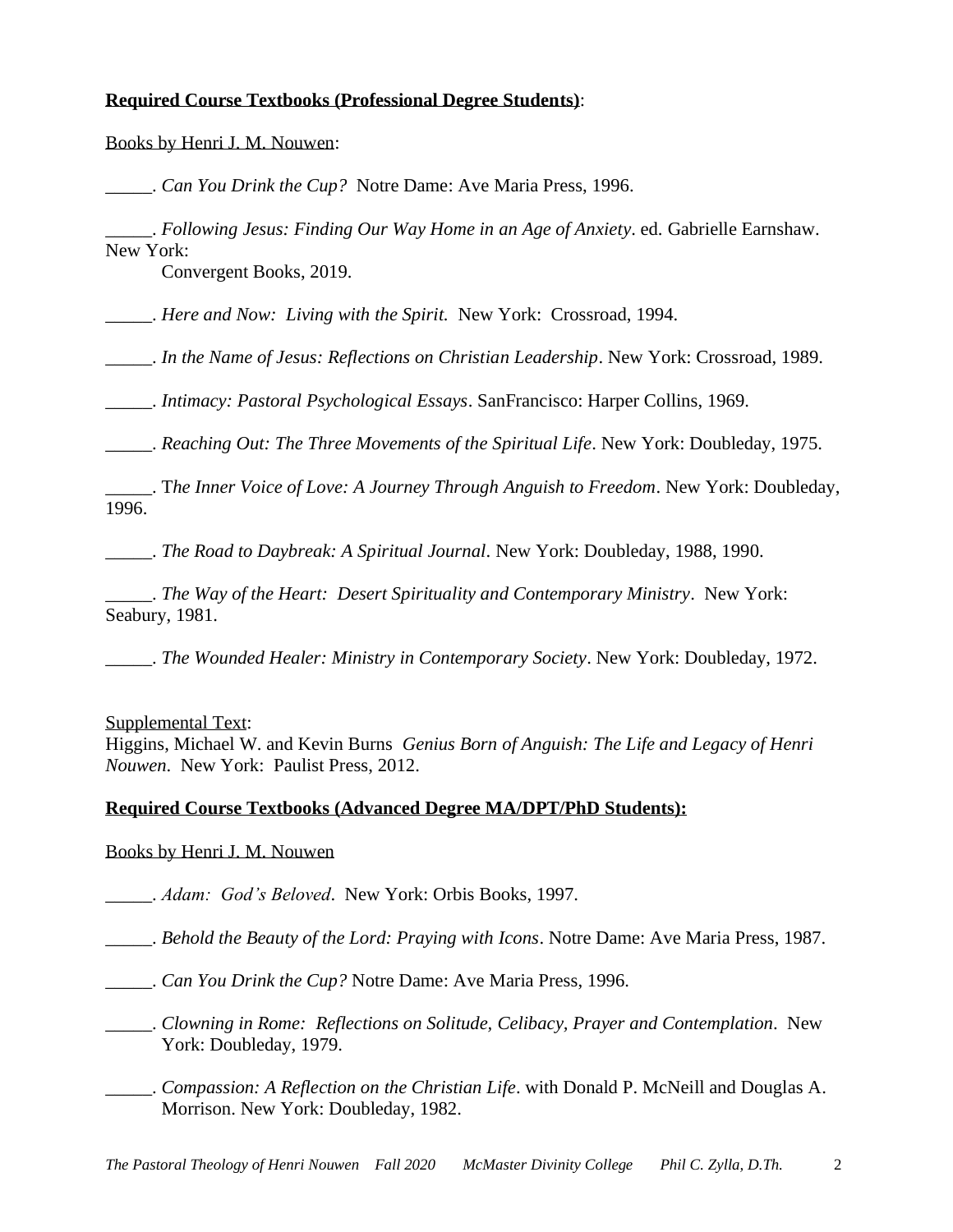- \_\_\_\_\_. *Creative Ministry: Beyond Professionalism in Teaching, Preaching, Counseling, Organizing and Celebrating*. New York: Doubleday, 1971.
- \_\_\_\_\_. *Following Jesus: Finding Our Way Home in an Age of Anxiety*. ed. Gabrielle Earnshaw. New York: Convergent Books, 2019.
- \_\_\_\_\_. *Genesee Diary; Report from a Trappist Monastery*. New York: Doubleday, 1976.
- \_\_\_\_\_. *Here and Now: Living with the Spirit.* Crossroad, 1994.
- \_\_\_\_\_. *In Memorium.* Notre Dame: Ave Maria Press, 1980.
- \_\_\_\_\_. *In the Name of Jesus: Reflections on Christian Leadership*. Crossroad, 1989.
- \_\_\_\_\_. *Intimacy: Pastoral Psychological Essays*. Fides, 1969; reprinted, Harper and Row, 1981.
- \_\_\_\_\_. *Jesus and Mary: Finding Our Sacred Center*. Cincinnati, Ohio: St. Anthony Messenger Press, 1993.
- \_\_\_\_\_. *Lifesigns: Intimacy, Fecundity, and Ecstasy in Christian Perspective*. New York: Doubleday, 1986.
- \_\_\_\_\_. *Making All Things New: An Invitation to the Spiritual Life*. San Francisco: Harper Collins, 1981.
- \_\_\_\_\_. *Peacework: Prayer, Resistance, Community*. New York: Orbis Books, 2005.
- \_\_\_\_\_. *Reaching Out: The Three Movements of the Spiritual Life*. New York: Doubleday, 1975.
- \_\_\_\_\_. *Spiritual Formation: Following the Movements of the Spirit*. San Francisco: HarperOne, 2010.
- \_\_\_\_\_. *The Inner Voice of Love: A Journey Through Anguish to Freedom*. Doubleday, 1996.
- \_\_\_\_\_. *The Living Reminder: Service and Prayer in Memory of Jesus Christ*. New York: Seabury, 1977; reprinted, New York: Harper and Row, 1983.
- \_\_\_\_\_. *The Return of the Prodigal Son*. New York: Doubleday, 1992.
- \_\_\_\_\_. *The Road to Daybreak: A Spiritual Journal*. New York: Doubleday, 1988, 1990.
- \_\_\_\_\_. *The Way of the Heart: Desert Spirituality and Contemporary Ministry*. New York: Seabury: 1981.
- \_\_\_\_\_. *The Wounded Healer: Ministry in Contemporary Society*. New York: Doubleday, 1972.
- \_\_\_\_\_. *Walk with Jesus: Stations of the Cross*. Maryknoll, New York: Orbis Books, 3rd printing, 1991.
	- \_\_\_\_\_. *With Burning Hearts: A Meditation on Eucharistic Life*. New York: Orbis Books, 1994.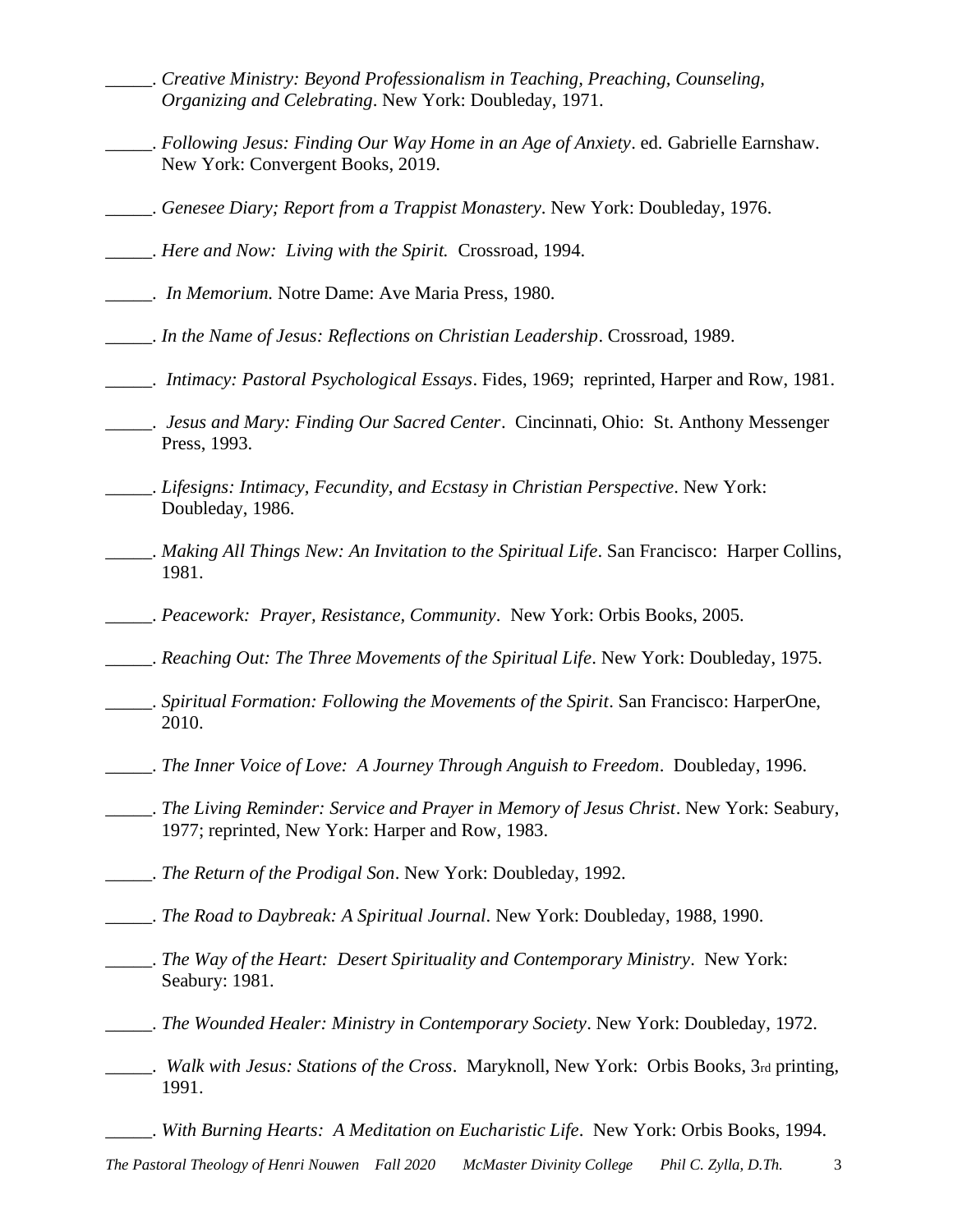Advanced Course MA/PhD Supplemental Required Books:

- Bengston, Jonathan and Earnshaw, Gabrielle, eds. *Turning the Wheel: Henri Nouwen and Our*  Search for God. New York: Orbis Books, 2007.
- Higgins, Michael W. and Kevin Burns. *Genius Born of Anguish: The Life and Legacy of Henri Nouwen.* New York: Paulist Press, 2012.

# **Mode of Delivery**:

**Synchronous learning** is online or distance **education** that happens in real time, whereas **asynchronous learning** occurs through online channels without real-time interaction. This hybrid course will include a blend of both **asynchronous** and **synchronous** online **learning AND a day and ½ of meeting together face-to-face.** The face-to-face meeting days are established for Thursday afternoon (November 5th) and Friday all day (November 6th).

From time to time we will have synchronous meetings scheduled in the course's original time period on Mondays @ 2:00 p.m.-3:50 p.m. EST. Other weeks there will be asynchronous activity (we will not meet at a specific time, but there will be an online activity and instruction to participate at some point during the week of that module). Professional degree students should expect to commit 4-5 hours/week on the course and Advanced Degree students (MA, DPT, PhD) should expect to commit 10-12 hours/week on the course.

# **Course Reading Schedule:**

.

Each module has specific readings that are connected to Nouwen's corpus. These are designated at the beginning of each module description. Students should try to acquire the books ahead of time in order to have these materials at hand going through the course. n.b. \*\*Works indicated by [\_\_\_\_\_\_] are not required but supplemental readings on the topic for these weeks.

# **Module 1 Week of September 14-19, 2020**

Course Introduction - Remarks by Phil Z

Synchronous: This session will be facilitated by a WebEx meeting (you will receive notice by email) which will be scheduled for Monday, September 14 @ 2:00 p.m. The class is scheduled to meet for up to two hours, but this will be introductory material, getting acquainted, etc. and may not take the whole time.

Prepare: an introduction of yourself that includes the following:

- a. basic information of who you are: family, current position, degree program and year
- b. exposure you have had to Henri Nouwen's thought and any comments on why you chose this course.
- c. one interesting thing about yourself (disclosure and authenticity are celebrated in this course)

# **Module 2 Week of September 21-26, 2020** *Introduction to Henri Nouwen's Pastoral Theology* Professional Degree Course Reading: Intimacy; [Lifesigns] Advanced Course Reading: Intimacy; Lifesigns; The Wounded Healer; Creative ` Ministry; The Living Reminder; [Our Greatest Gift] Activities for this Module are asynchronous: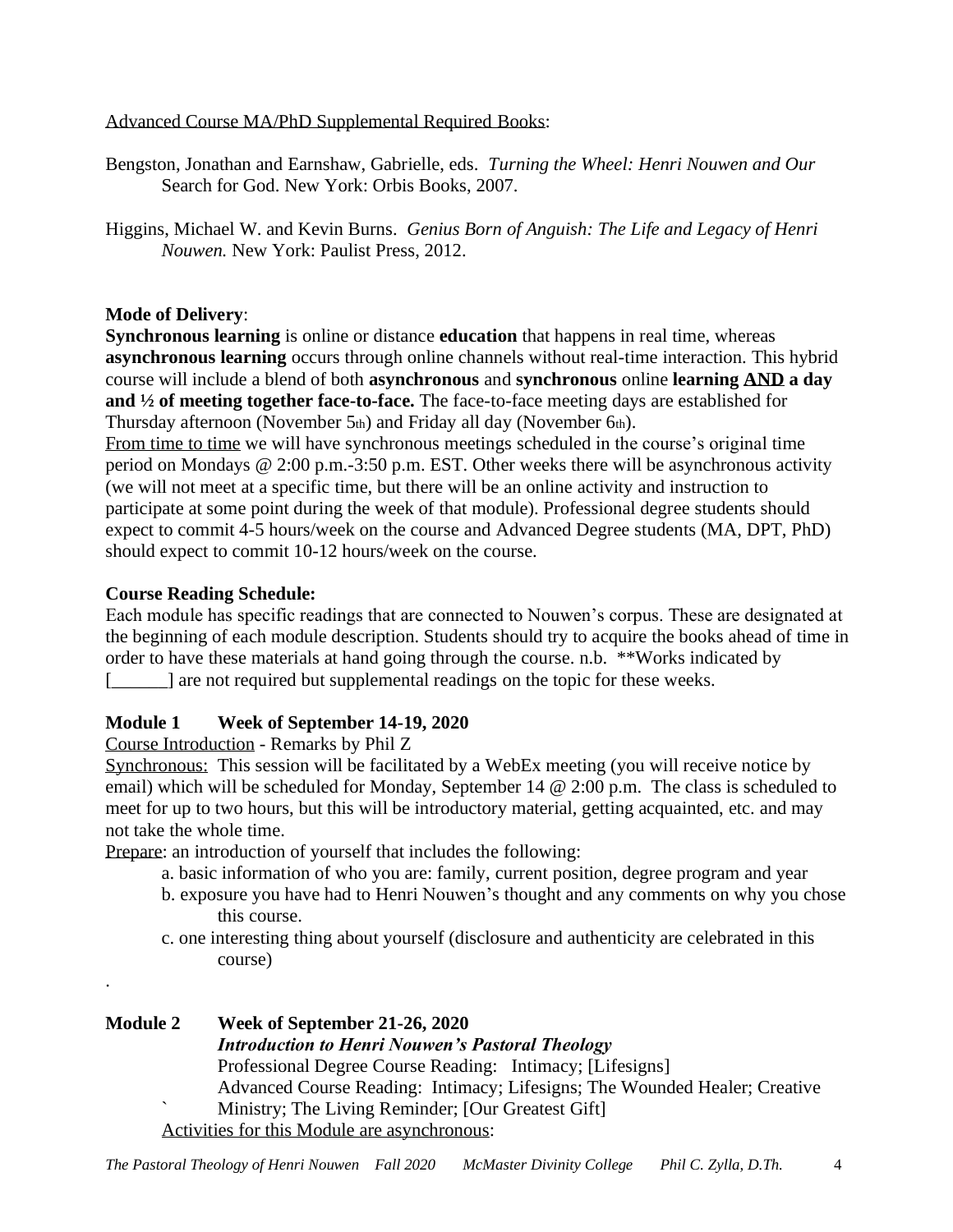a. View online primer lecture.

 b. Identify key areas of the early thought of Henri Nouwen and participate in an online discussion thread remarking about aspects of his early thought that you notice in the readings

(See Content: Module 2 Discussion Thread)

# **Module 3 Week of September 28-Oct. 3, 2020**

*The Use of the Bible in Henri Nouwen's Pastoral Theology*

Professional Course Reading: In the Name of Jesus

Advanced Course Readings: In the Name of Jesus; Return of the Prodigal; Can You Drink the Cup?;The Living Reminder; With Open Hands; With Burning Hearts Activities for this Module are asychronous:

a. View online primer lecture.

 b. Participate in posted discussion thread for module. (See Content: Module 3 Discussion Thread)

## **Module 4 Week of October 5-10, 2020**

# *Spiritual Theology and Pastoral Theology – Synergies and Conflicts* Professional Course Reading: Reaching Out

Advanced Course Reading: Spiritual Formation Henri Nouwen with M. Christensen and R. Laird; Reaching Out; The Living Reminder; Lifesigns; Compassion; Here and Now; Peacework.

Activities for this Module are asychronous:

- a. View online primer lecture.
- b. View *The Life of Henri Nouwen* Youtube video. *The Life of Henri Nouwen*. Youtube Video: *Journey of the Heart: The Life of Henri Nouwen https://www.youtube.com/watch?v=0U8M1gx5Rk4&t=543s*
- c. Participate in posted discussion thread for module. (See Content: Module 4 discussion thread)

Parallel Readings: Higgins and Burns, *Genius Born of Anguish. (MDiv, MTS)* O'Laughlin, Michael. *Henri Nouwen: His Life and Vision*. (MA, DPT, PhD)

*October 12, 2020 Thanksgiving Monday* Activities: Be thankful and celebrate. (See Content: Thanksgiving Monday reading and spiritual reflection)

### **Module 5 Week of October 13-17, 2020** *The Emotional Life and the Pastoral Theology of Henri Nouwen* Professional Course Reading: The Inner Voice of Love; The Wounded Healer. Advanced Course Reading: The Inner Voice of Love; Intimacy; The Wounded Healer; Lifesigns; Making All Things New; Spiritual Formation with M. Christensen and R. Laird;[The Dance of Life; Aging: The Fulfillment of Life; A Letter of Consolation; In Memorium] Activities for this Module are asychronous:

a. View online primer lecture.

b. Participate in posted discussion thread for module.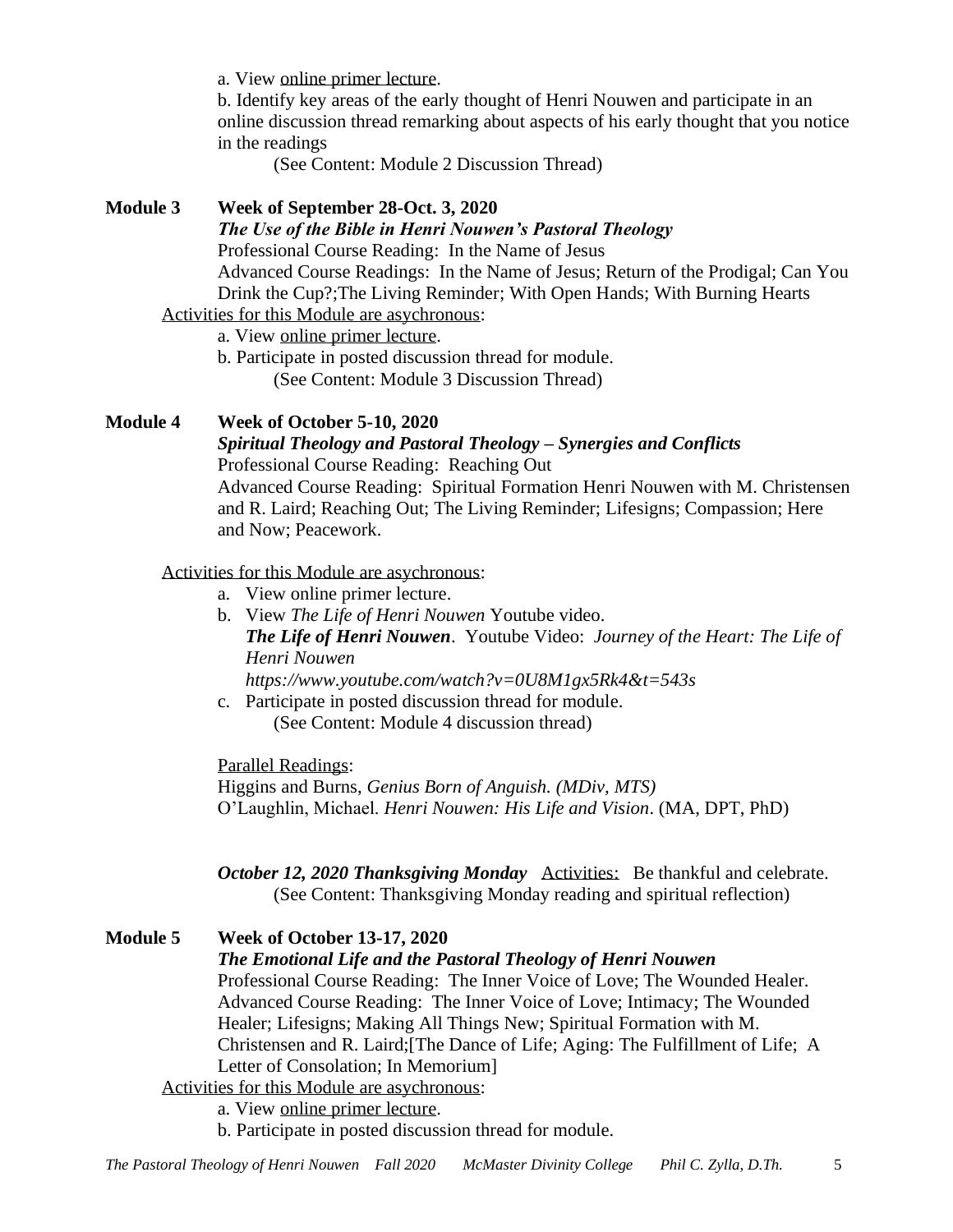(See Content: Module 5 discussion thread)

**Module 6 Week of October 19-24, 2020**  *The Catholic Roots of Henri Nouwen's Pastoral Theology* Professional Course Reading: Can You Drink the Cup? Advanced Course Reading: Can You Drink the Cup?; Walk with Jesus: Stations of the Cross; Genesee Diary; Behold the Beauty of the Lord; Jesus and Mary; A Cry for Mercy; [A Letter of Consolation; Eternal Seasons: A Liturgical Journey with Henri J.M. Nouwen] Activities for this Module are asynchronous: a. View online primer lecture. b. Participate in posted discussion thread for module. (See Content: Module 6 discussion thread)

**Module 7 Week of October 26-31, 2020** Activities for this Module are asynchronous: Read for upcoming face to face class period.

#### **Face to Face Sessions November 5 (1:00-5:30 p.m.) and November 6 (9:00-5:30 p.m.)**

#### *The Integrative Nature of the Spiritual Life in Nouwen's Pastoral Theology*

Professional Course Reading: The Way of the Heart; Here and Now; Following **Jesus** 

Advanced Course Readings: Here and Now; Following Jesus; Compassion; Making All Things New; The Way of the Heart; The Path of Waiting; Letters to Marc; [Life of the Beloved; The Only Necessary Thing; Out of Solitude; Heart Speaks to Heart]

#### *The Use of Autobiography and Journaling in Pastoral Theology*

Professional Course Reading: The Road to Daybreak. Advanced Course Reading: The Genesee Diary; The Road to Daybreak; Adam; The Inner Voice of Love; In Memorium; [Sabbatical Journey; Our Second Birth; Befriending Life: Encounters with Henri Nouwen; Love in a Fearful Land: A Guatemalan Story]

#### *Spiritual Practices and Henri Nouwen's Pastoral Theology*

Professional Course Reading: Here and Now.

Advanced Course Reading: Peacework; Compassion; Clowning in Rome; With Open Hands; Reaching Out; The Way of the Heart; Here and Now [Parting Words: A Conversation with Henri Nouwen; The Path of Peace; Seeds of Hope; Bread for the Journey]

## **Module 8 Week of November 9-14, 2020 Spiritual Retreat**

A key event of the course will be a guided spiritual retreat for a period of time to be determined in course. The participants of the course will use this time to identify an area of discernment, prayer, or gratitude to focus on. There will be intermittent WebEx interaction for a specified period related to the approaching season of Advent. This guided online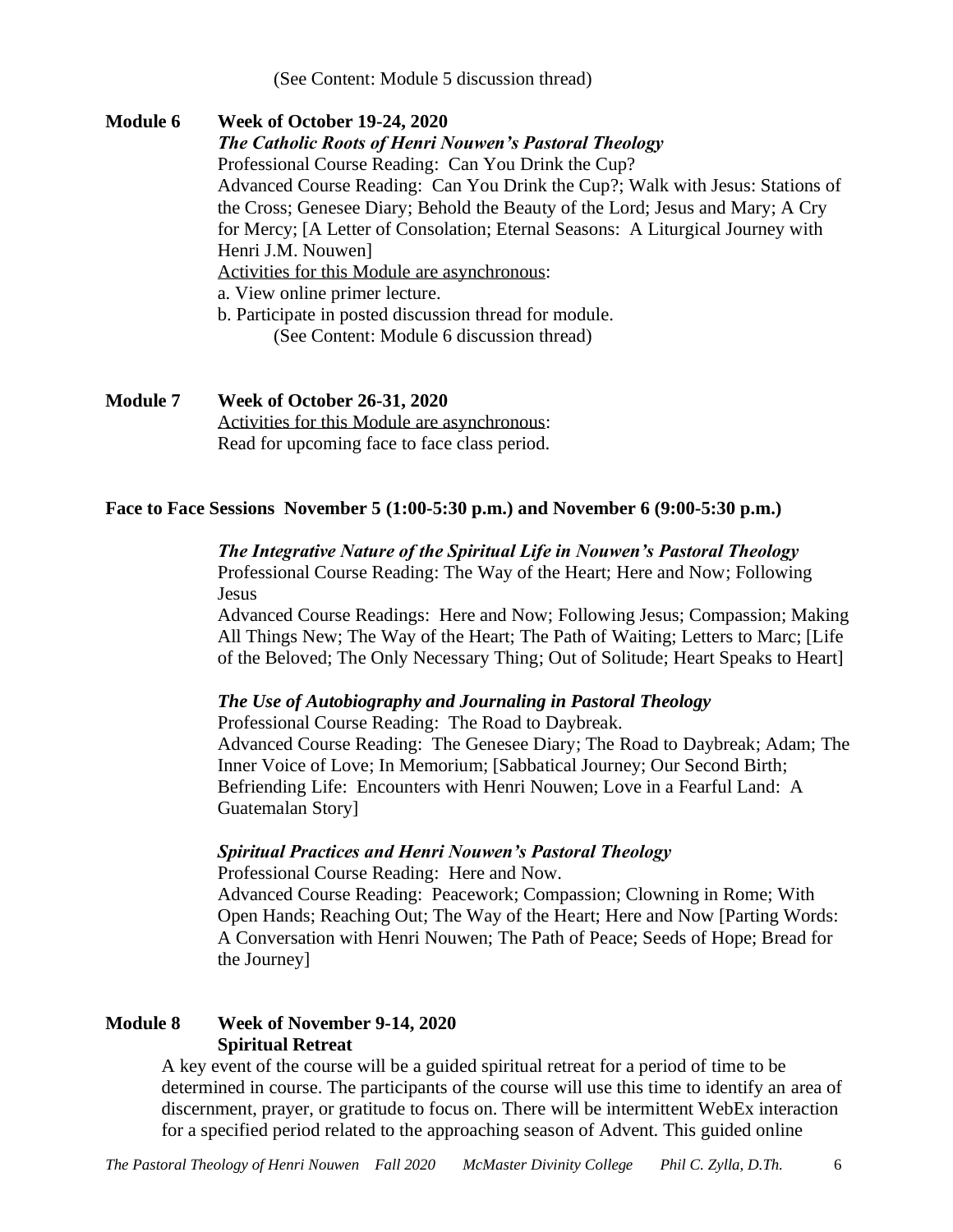retreat will be participatory and will involve guided reflections from each member of the learning community. The instructor will provide the overall structure and plan for the guided retreat. Cathy Chen will conduct a survey to determine one morning this week to for common exercises (synchronous). In addition participants should book out another morning or afternoon (asynchronous) during this week for personal spiritual reflection and exercises. The details will be worked out in the face to face time of the course so that all can participate and benefit from this culminating exercise.

Email Graduate Assistant, Cathy Chen with possible mornings that week: [cathy.chen@ntcbc.org](mailto:cathy.chen@ntcbc.org)

**Module 9 Week of November 16-21, 2020** *Presentations: Core Themes in Henri Nouwen's Pastoral Theology\ Session: WebEx (synchronous) Monday, Nov. 16th @ 2:00 p.m. EST*

# **Final Essay/Article Consultations**

### **Week of November 23-28, 2020**

Final Essay Consultations with Dr. Zylla, by appointment (15 min. increments). Sign up for a consultation on your final essay with Graduate Assistant, Cathy Chen cathy.chen@ntcbc.org

**Module 10 Week of November 30- Dec. 5, 2020 Sustaining the Spiritual Commitments of the Course** The final session will be a WebEx (synchronous) reflection on lessons gained, insights formulated, and directions established in course. **Session: WebEx (synchronous) Monday, November 30 @ 2:00 p.m. EST** *WebEx session will be emailed to you before this date.*

# **COURSE REQUIREMENTS:**

# **Professional Student Assignments (MDiv/MTS/Cert.)**

**Assignment 1:** MDiv/MTS/Certificate **Two annotated book reviews** - selected works of Henri Nouwen Sign up for selections in session, September 14, 2020. 15% each X 2: **30%** 1st Annotated Book Review Due: **September 30, 2020** 2nd Annotated Book Review Due: **October 25, 2020**

Select one of the course textbooks (this will be structured in the first synchronous session on September 14th and volumes will be distributed for review among all course participants; have your top three in mind for this discussion) and create an annotated review of Nouwen's pastoral theology. What are the insights that are foundational to his pastoral theological perspective? Are there any clear sources that he is relying on (seminal thinkers, theorists, etc.)? Can you identify the four or five foundational precepts of this book?

This review should not be a description of the book, but rather an 'excavation' of the pastoral theology on which the book's premises are founded. Dig deeper into the core concepts and identify, if possible, any constructive insight that seems to provide the foundational perspective in the book.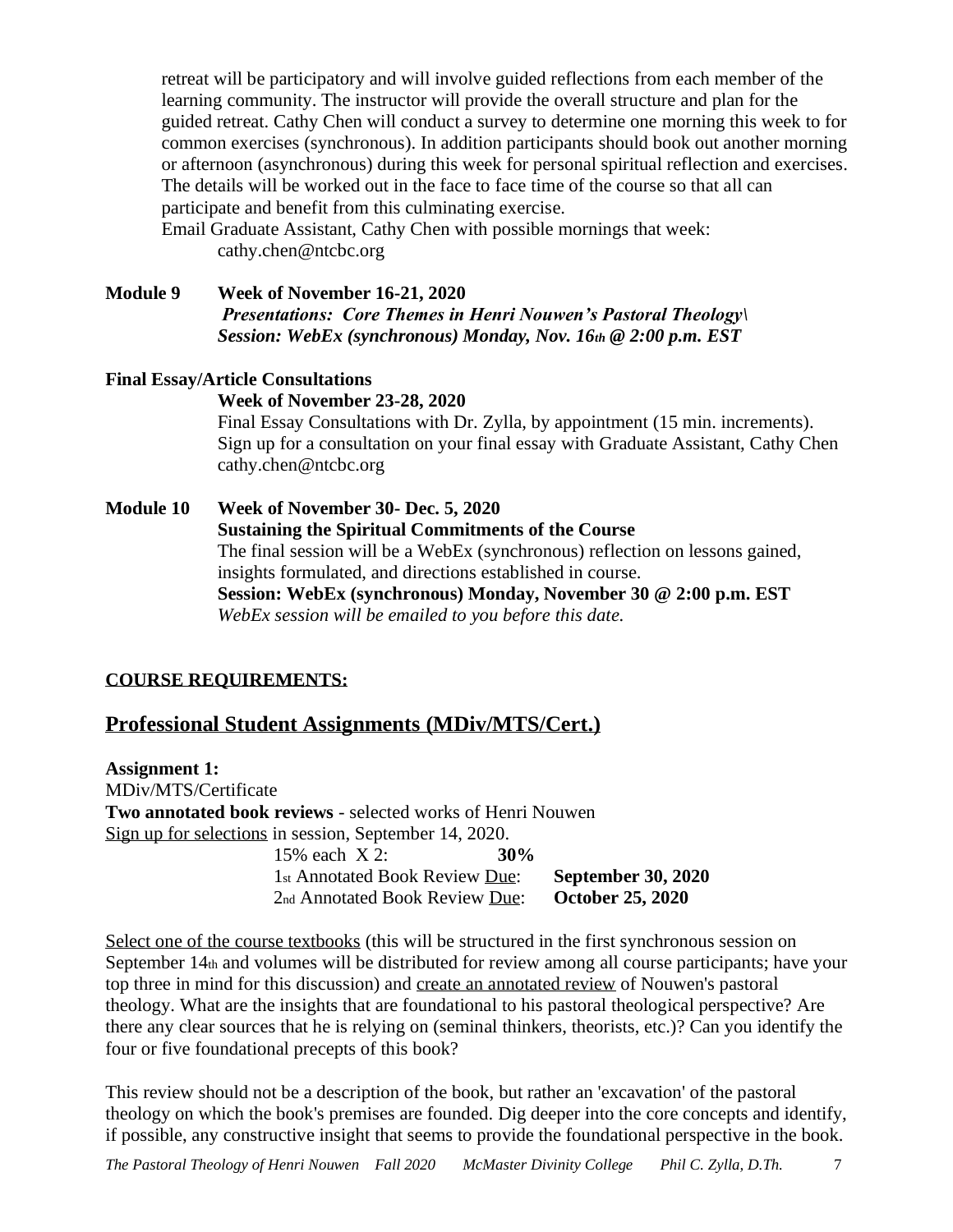#### Here is an outline of what the review (4-5 pages) should include:

\*introduction

\*outline the basic themes articulated

\*identify core constructs or seminal insights (4-6 key sentences or paragraphs on which the books theme rests)

\*summarize in 7-10 bullets the key things you learned about the theme of the book

\*write a paragraph summarizing the book for someone who has not read it

\*identify and name the pastoral theological insights (4-5 bullets) that are provided in this volume and write a sentence or two defending each of these selections.

# **Assignment 2:**

Write **a spiritual retreat** based on Nouwen's works. Using at least five Nouwen books IN ADDITION TO THE REQUIRED TEXTS, design and outline a guided spiritual retreat. Try to make this a practical exercise that you would design for your leadership team or a board of elders at your church or organization. Outline spiritual practices (drawing on Nouwen's work), develop themes (drawn from Nouwen's corpus), and offer enough detail so that someone else could understand the framework and design of your spiritual retreat.

Source to aid you in planning: Robert Durback, *A Retreat with Henri Nouwen: Reclaiming our Humanity*. Cincinnati, Ohio: St. Anthony Messenger Press, 2003.

| Approximate length: 7 pages | <b>Assignment Weighting: 20% of final grade</b> |  |
|-----------------------------|-------------------------------------------------|--|
|-----------------------------|-------------------------------------------------|--|

Due: **November 4, 2020 5 p.m. EST**

# **Assignment 3:**

**Discussion Forums –** as assigned with class readings

Confirm that you have participated in all of the discussion threads in course. These submissions will be evaluated on the following criteria: promptness/timeliness, depth of insight, uncovers subtle aspect of Nouwen's pastoral theology, succinct. Keep submissions short and aim for clarity, insight, and depth of discovery.

Participate in regular discussion threads.

Assignment Weighting: **10% of final grade** Due: report on **Dec. 7, 2020**

**Assignment 4: Essay** on *Core Themes in the Writings of Henri Nouwen* MDiv/MTS/Cert 15 pages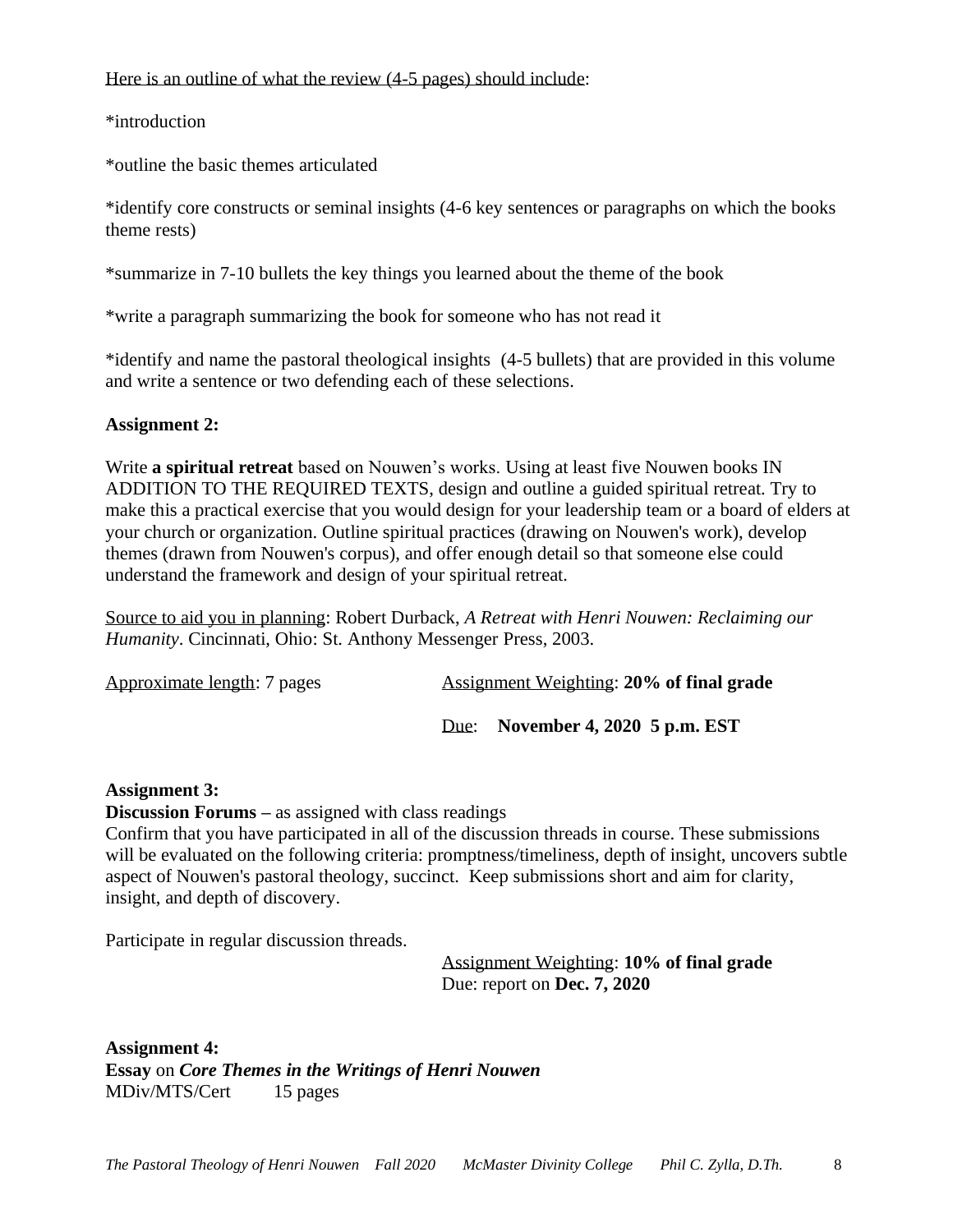Drawing on the course textbooks AND at least five other key sources (not Nouwen), write an essay describing insight into the pastoral theology of Henri Nouwen. You may select a particular theme, pattern, or area of focus to develop this essay. For example, you might explore Henri Nouwen's pastoral theology of [compassion, hope, mercy, forgiveness, prayer, etc.]. Alternatively, you might want to focus on the design features in his writing (paradigmatic approach to pastoral theology) and outline how these devices of patterning or thematizing operate in clarifying the themes and aims of his spiritual writings.

### Criteria for Evaluation

Depth of Insight /20 Citation of Nouwen's Thought /20 Theological Integration  $/20$ Pastoral Theological Contribution /20 Writing Style and Clarity /10 MDC Styleguide and Form /10

**Assignment Weighting: 40% of final grade**

Due: **Dec. 7th**

# **Advanced Students Assignments (MA, DPT, PhD): Assignment 1:** DPT/MA/PhD **Four annotated book reviews** - selected works of Henri Nouwen

Select four books from Nouwen's corpus (this will be structured in the first synchronous session on September  $14<sub>th</sub>$  and volumes will be distributed for review among all course participants; have your top three in mind for this discussion) and create an annotated review of Nouwen's pastoral theology. What are the insights that are foundational to his pastoral theological perspective? Are there any clear sources that he is relying on (seminal thinkers, theorists, etc.)? Can you identify the four or five foundational precepts of this book?

This review should not be a description of the book, but rather an 'excavation' of the pastoral theology on which the book's premises are founded. Dig deeper into the core concepts and identify, if possible, any constructive insight that seems to provide the foundational perspective in the book.

Here is an outline of what the review (4-5 pages) should include:

\*introduction

\*outline the basic themes articulated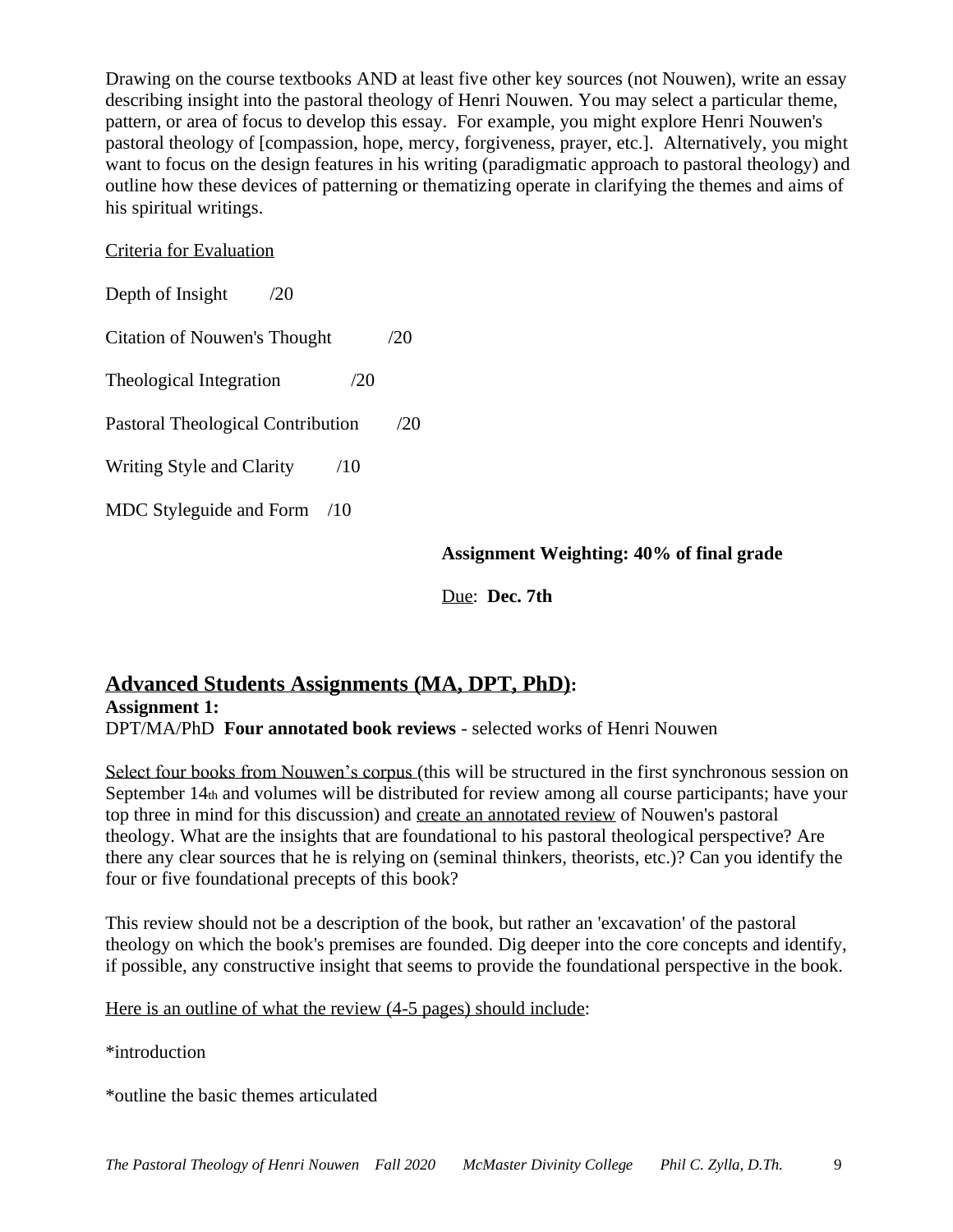\*identify core constructs or seminal insights (4-6 key sentences or paragraphs on which the books theme rests)

\*summarize in 7-10 bullets the key things you learned about the theme of the book

\*write a paragraph summarizing the book for someone who has not read it

\*identify and name the pastoral theological insights (4-5 bullets) that are provided in this volume and write a sentence or two defending each of these selections.

Assignment Weighting: **7.5 % each**; **30% total**

\*\*Sign up for selections on September 14th.

**1st two due**: September 30, 2020 **2nd two due**: October 25, 2020

## **Assignment 2:**

Write **a spiritual retreat** based on Nouwen's works. Using at least five Nouwen books IN ADDITION TO THE REQUIRED TEXTS, design and outline a guided spiritual retreat. Try to make this a practical exercise that you would design for your leadership team or a board of elders at your church or organization. Outline spiritual practices (drawing on Nouwen's work), develop themes (drawn from Nouwen's corpus), and offer enough detail so that someone else could understand the framework and design of your spiritual retreat.

Source to aid you in planning: Robert Durback, *A Retreat with Henri Nouwen: Reclaiming our Humanity*. Cincinnati, Ohio: St. Anthony Messenger Press, 2003.

Approximate length: 7 pages

**Assignment Weighting: 15% of final grade** Due: November 4, 2020 5 p.m. EST

### **Assignment 3:**

**Discussion Forums –** as assigned with class readings

Confirm that you have participated in all of the discussion threads in course. These submissions will be evaluated on the following criteria: promptness/timeliness, depth of insight, uncovers subtle aspect of Nouwen's pastoral theology, succinct. Keep submissions short and aim for clarity, insight, and depth of discovery.

Participate in regular discussion threads.

Assignment Weighting: **10% of final grade** Due: report on **Dec. 7, 2020**

**Assignment 4:**

Write **an essay/journal article and do a class presentation** (30 min) on one core dimension of *The Pastoral Theology of Henri Nouwen* 7,000-8,000 words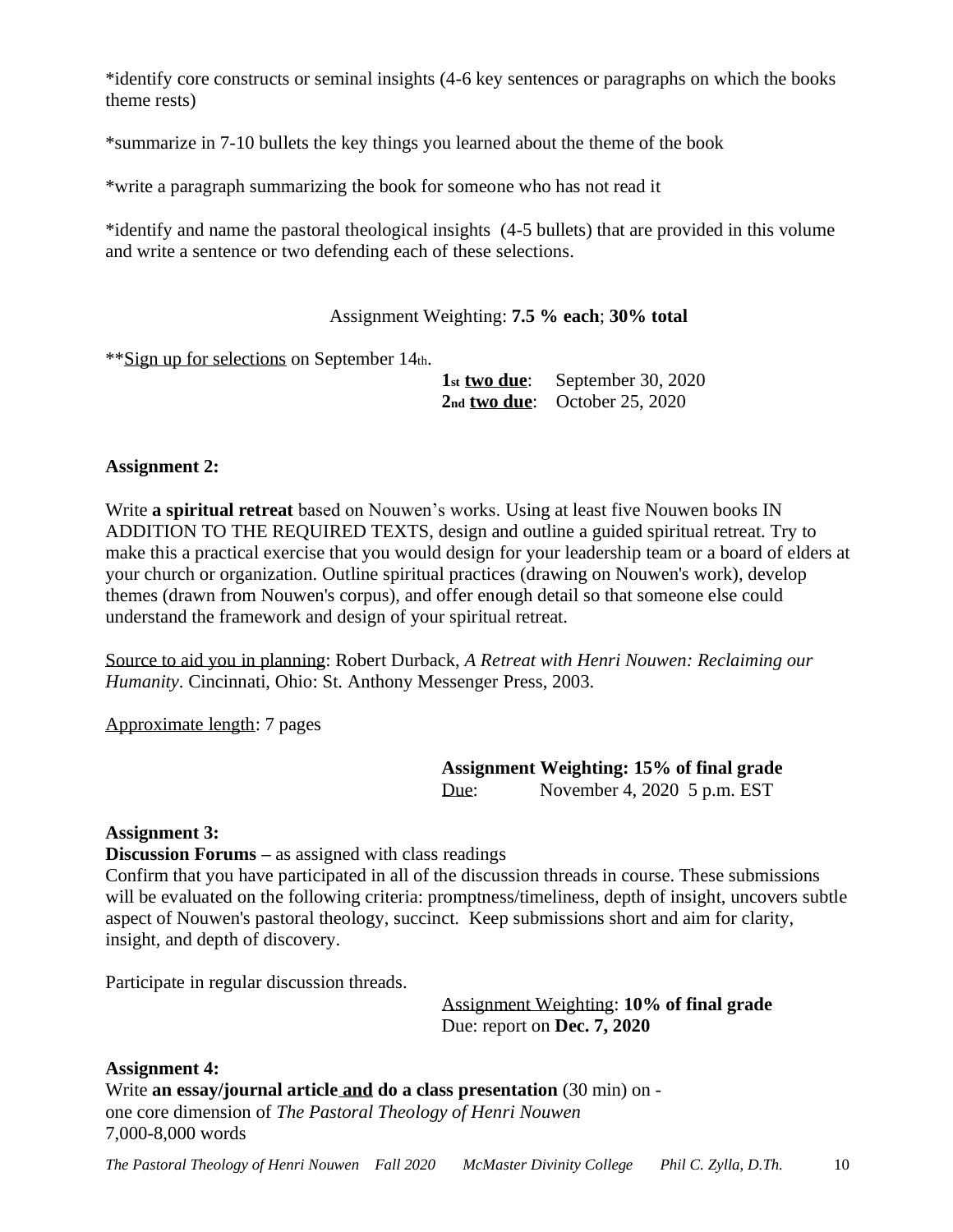Write 7,000-8,000 word essay/journal article on one key aspect or theme in Henri Nouwen's pastoral theology. This essay/journal article should be a credible peer-reviewable essay that reveals a dimension of Henri Nouwen's approach to pastoral theology. Some of the key aspects of developing an essay like this include: originality, a clear thesis statement or assertion, scope of argument (what evidence do you have for your thesis, depth of reading/insight, and supporting documentation (at least 10 other academic sources beyond the Nouwen corpus. Advanced students should explore possible publication journals and submit a list of potential journals in Christian spirituality or pastoral theology that might be targeted for submission of edited essays/articles.

\*\*Synchronous sessions, TBA; MA, DPT, PhD students will have two interactive WebEx sessions with Dr. Zylla and Graduate Assistant Cathy Chen, to creatively explore the core themes of these essays/articles and these will be presented in outline form at a synchronous session in the course (by sign up for Nov. 16th).

# **Criteria for Evolution:**

| Depth of argument/evidence                         | /30 |     |
|----------------------------------------------------|-----|-----|
| Creativity and Insight                             | /20 |     |
| Level of Integration of Nouwen's Pastoral Theology |     | /15 |
| <b>Outline Presentation</b>                        | /25 |     |
| MDC Styleguide and Writing Style                   | /10 |     |

Use at least 10 Nouwen of Nouwen's books and ten other academic sources.

**45%** a. outline due: Nov.5/6, 2020 b. presentation due: Nov. 16, 2020 b. final paper due: Dec. 7, 2020

**Late Papers: Late assignments will be docked 1% each late day . (Extensions will only be granted in exceptional circumstances such as extended illness, etc.)**

**Spacing and Styleguide: All assignments are to be double-spaced and follow the McMaster Divinity College Styleguide.**

**Hard Copy Submission: All assignments are due in hard copy by the end of office hours on that day (5 p.m.) Permission to submit electronic papers may be granted but must be secured from the course professor beforehand.**

**Contacting the Professor:** Dr. Phil C. Zylla **Mailing Address:** McMaster Divinity College McMaster University 1280 Main St. W., Hamilton, ON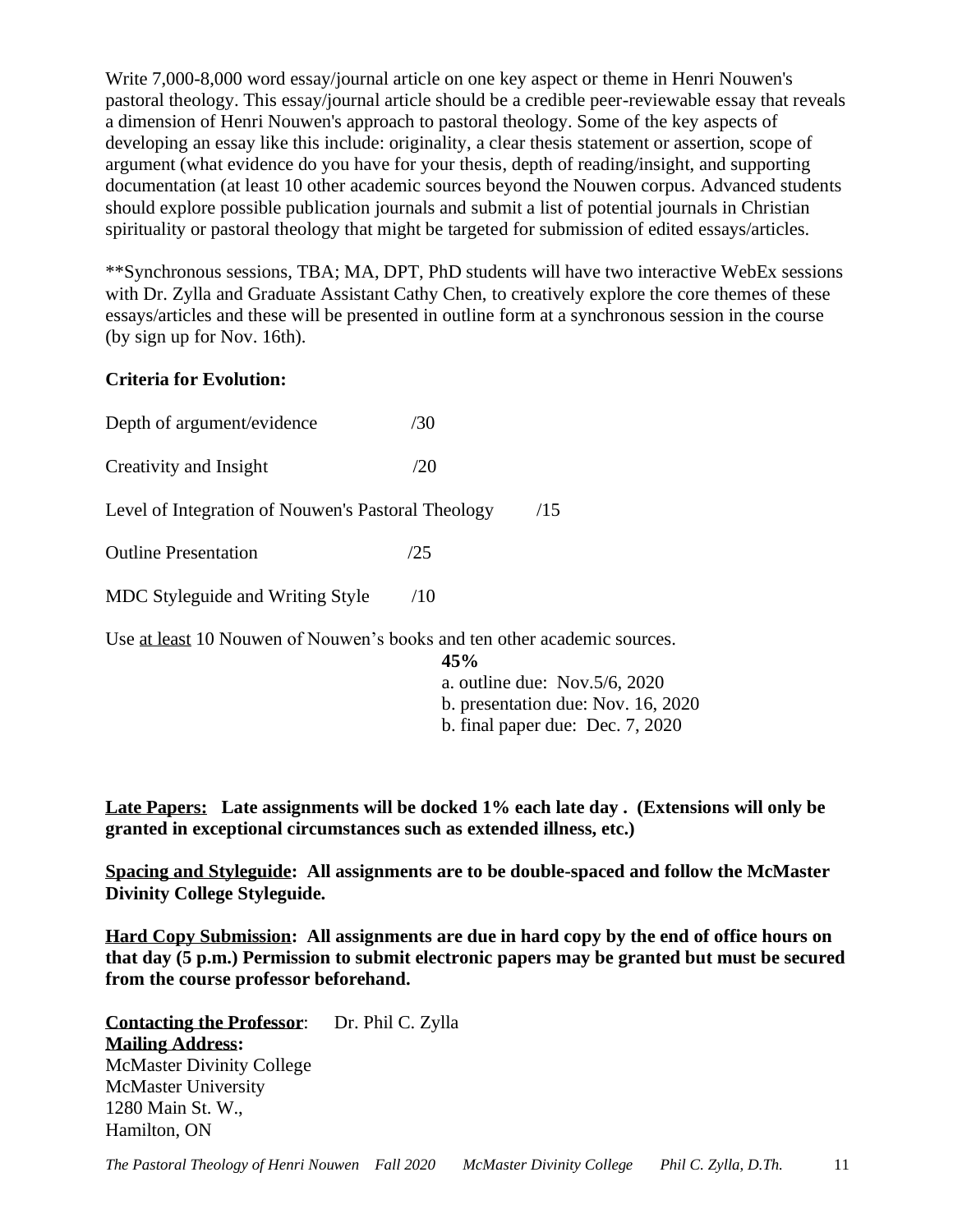L8S 4K1 **Work Phone**: (905) 525-9140 Ext. 20104 **Fax:** (905) 577-4782 **E-mail**: [zyllap@mcmaster.ca](mailto:phil.zylla@twu.ca) **Consultation with Professor:** by appointment [contact me directly by email [zyllap@mcmaster.ca](mailto:zyllap@mcmaster.ca)] or my Executive Assistant, Nina Thomas [thomn@mcmaster.ca\]](mailto:thomn@mcmaster.ca)

## **College Style for Submission of Written Work:**

All written work—unless informed otherwise by the professor—is to be submitted in accordance with the *McMaster Divinity College Style Guide for Essays and Theses*, available on the McMaster Divinity College web-site.

## **Statement on Academic Honesty:**

Academic dishonesty is a serious offence that may take any number of forms, including plagiarism, the submission of work that is not one's own or for which previous credit has been obtained, and/or unauthorized collaboration with other students. Academic dishonesty can result in severe consequences, e.g. failure of the assignment, failure of the course, a notation on one's academic transcript, and/or suspension or expulsion from the College.

Students are responsible for understanding what constitutes academic dishonesty. Please refer to the Divinity College Statement on Academic Honesty at www.macdiv.ca/regs/honesty.php.

### **Gender Inclusive Language:**

McMaster Divinity College uses inclusive language for human beings in worship services, student written materials, and all of its publications. In reference to biblical texts, the integrity of the original expressions and the names of God should be respected. The NRSV and TNIV are examples of the use of inclusive language for human beings. It is expected that inclusive language will be used in chapel services and all MDC assignments.

**READ ON Bookstore**: Textbooks are available from READ ON Bookstore, Room 218 at MacDiv. Books may also be ordered from other sources such as READ ON Bookstore,  $100 - 304$ The East Mall, Etobicoke, ON M9B 6E2; Phone: 416-622-2934; Fax: 416-622-2308; Email: [books@readon.ca](mailto:books@readon.ca)

**Disclaimer**: This syllabus is the property of the instructor and is prepared with currently available information. The instructor reserves the right to make changes and revisions up until the first day of class.

## **COURSE BIBLIOGRAPHY The Pastoral Theology of Henri Nouwen**

# **Books by Henri J. M. Nouwen**

———. *A Cry for Mercy: Prayers from the Genesee*. Garden City, N.Y.: Doubleday, 1981.

———. *A Letter of Consolation*. San Francisco: Harper & Row, 1982.

———. *A Sorrow Shared: A Combined Edition of the Nouwen Classics In Memoriam and A Letter of Consolation*. Notre Dame, Ind.: Ave Maria, 2010.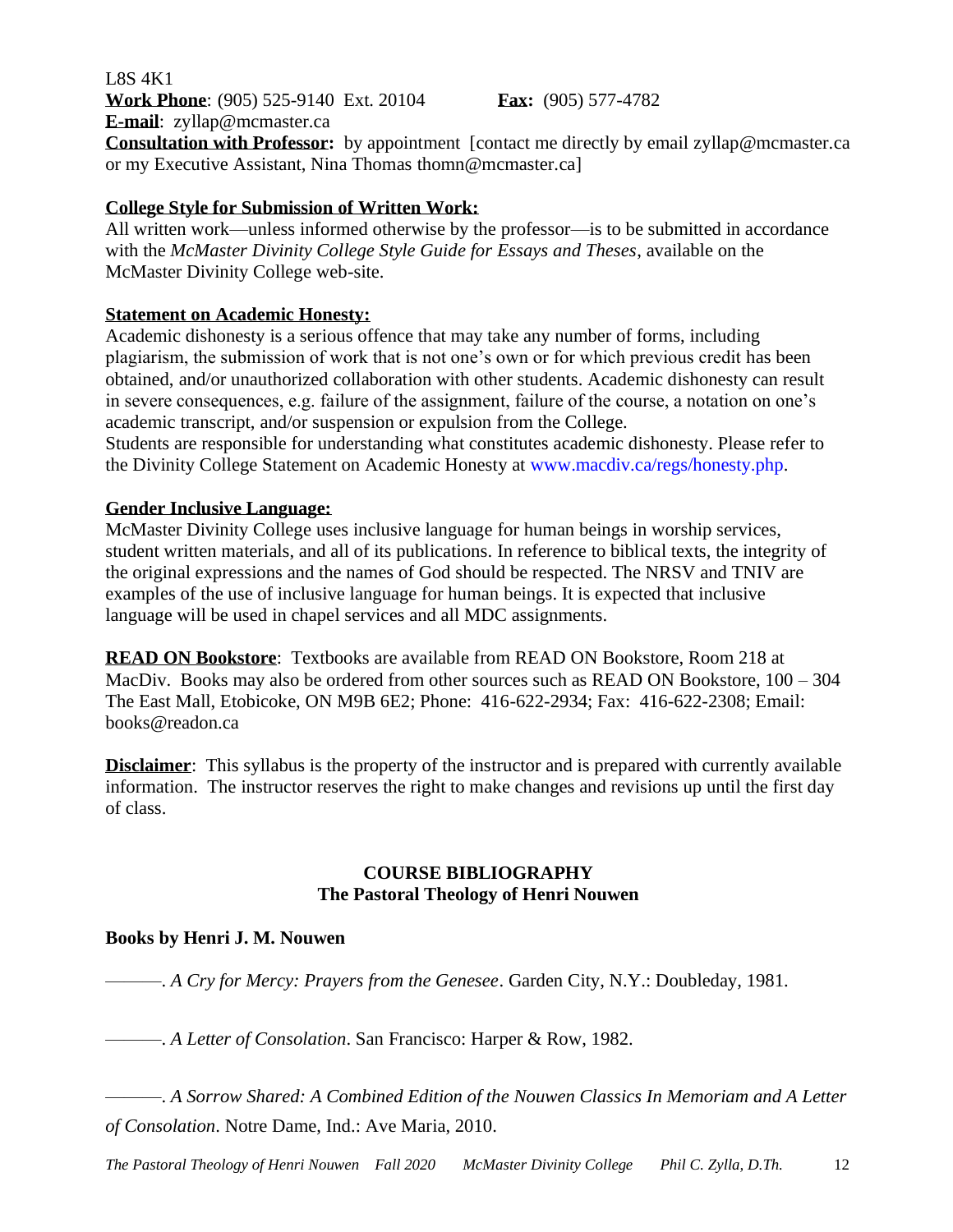———. *A Spirituality of Fundraising*. With John S. Mogabgab. Nashville, Tenn.: Upper Room Books, 2011.

———. *Adam: God's Beloved*. Maryknoll, N.Y.: Orbis Books, 1997.

*———. Advent and Christmas: Wisdom from Henri J.M. Nouwen*. Liguori, Mo.: Liguori Publications, 2004.

———. *Aging*. With Walter J. Gaffney. Garden City, N.Y.: Doubleday, 1974.

———. *Behold the Beauty of the Lord: Praying with Icons*. Notre Dame, Ind.: Ave Maria, 1987.

———. *Beyond the Mirror: Reflections on Death and Life*. New York: Crossroad, 1990.

———. *Bread for the Journey: A Daybook of Wisdom and Faith*. San Francisco: Harper SanFrancisco, 1997.

———. *Can You Drink the Cup?* Notre Dame, Ind.: Ave Maria, 1996.

———. *Clowning in Rome: Reflections on Solitude, Celibacy, Prayer, and Contemplation*. Garden City, N.Y.: Image Books, 1979.

———. *Compassion, a Reflection on the Christian Life*. With Donald P. McNeill, Douglas A. Morrison, and Joel Filártiga. Garden City, N.Y.: Doubleday, 1982.

———. *Creative Ministry*. Garden City, N.Y.: Doubleday, 1971.

———. *Discernment: Reading the Signs of Daily Life*. New York: HarperOne, 2013.

———. *Encounters with Merton: Spiritual Reflections*. New York: Crossroad, 2004.

———. *Finding Our Sacred Center: A Journey to Inner Peace*. New London, CT: Twenty-Third Publications, 2011.

———. *Gracias!: A Latin American Journal.* San Francisco: Harper & Row, 1983.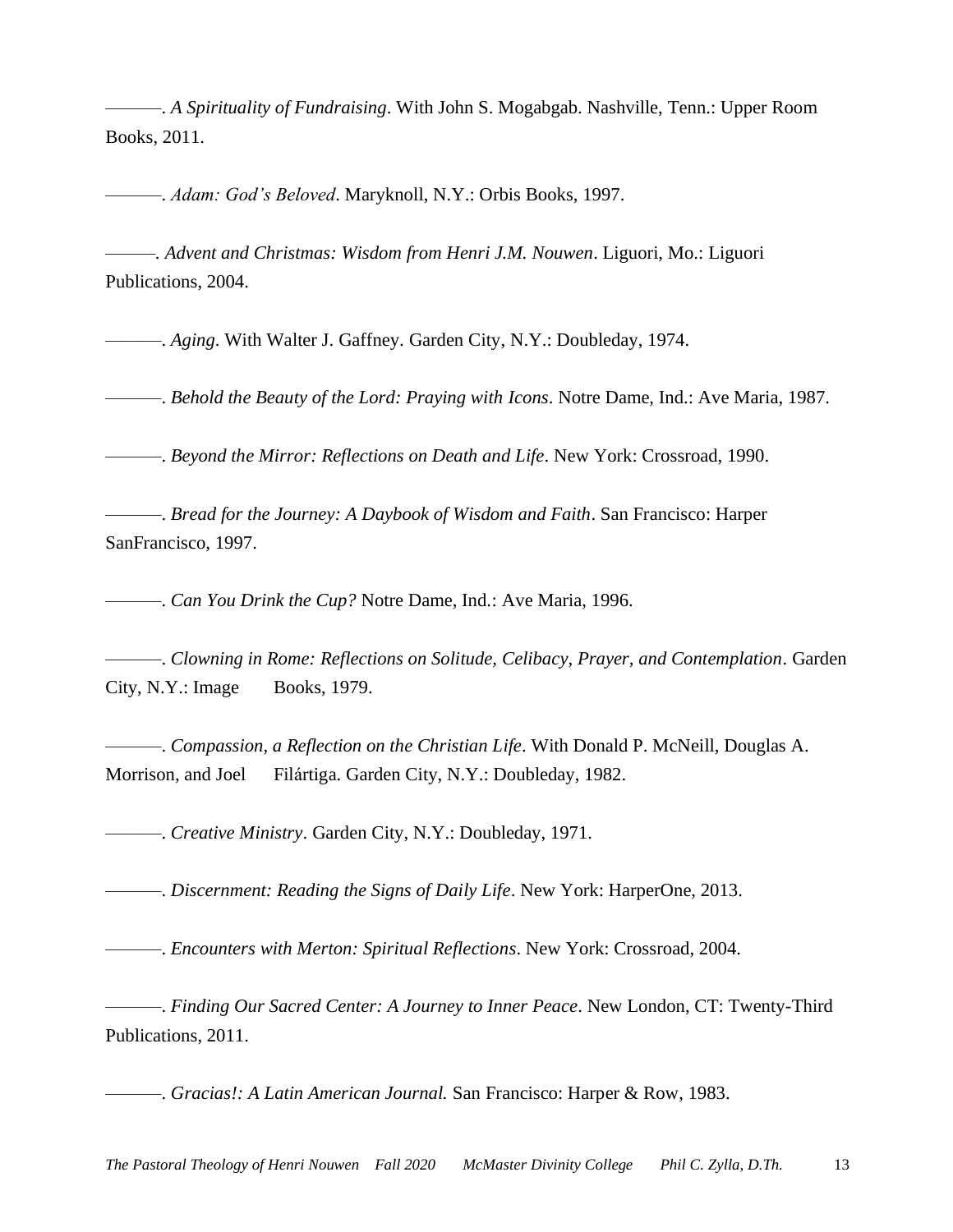———. *Heart Speaks to Heart: Three Prayers to Jesus*. Notre Dame, Ind.: Ave Maria, 1989.

———. *Here and Now: Living in the Spirit*. New York: Crossroad, 1994.

———. *Home Tonight: Further Reflections on the Parable of the Prodigal Son*. With Sue Mosteller. New York: Doubleday, 2009.

———. *In Memoriam*. Notre Dame, Ind.: Ave Maria, 1980.

———. *In the Name of Jesus: Reflections on Christian Leadership*. New York: Crossroad, 1989.

———. *Intimacy: Pastoral Psychological Essays*. San Francisco: HarperCollins, 1969.

———. *Jesus & Mary: Finding Our Sacred Center*. Cincinnati, Ohio: St. Anthony Messenger Press, 1993.

———. *Letters to Marc about Jesus*. San Francisco: Harper & Row, 1988.

———. *Life of the Beloved: Spiritual Living in a Secular World*. New York: Crossroad, 1992.

———. *Lifesigns: Intimacy, Fecundity, and Ecstasy in Christian Perspective*. Garden City. N.Y.: Doubleday, 1986.

———. *Love in a Fearful Land: A Guatemalan Story*. Notre Dame, Ind.: Ave Maria, 1985.

———. *Making All Things New: An Invitation to the Spiritual Life*. San Francisco: Harper & Row, 1981.

———. *Ministry and Spirituality*. New York: Continuum, 1996.

———. *Our Greatest Gift: A Meditation on Dying and Caring*. San Francisco: Harper, 1994.

———. *Our Second Birth: Christian Reflections on Death and New Life*. New York: Crossroad, 2006.

———. *Out of Solitude; Three Meditations on the Christian Life,*. Notre Dame, Ind.: Ave Maria, 1974.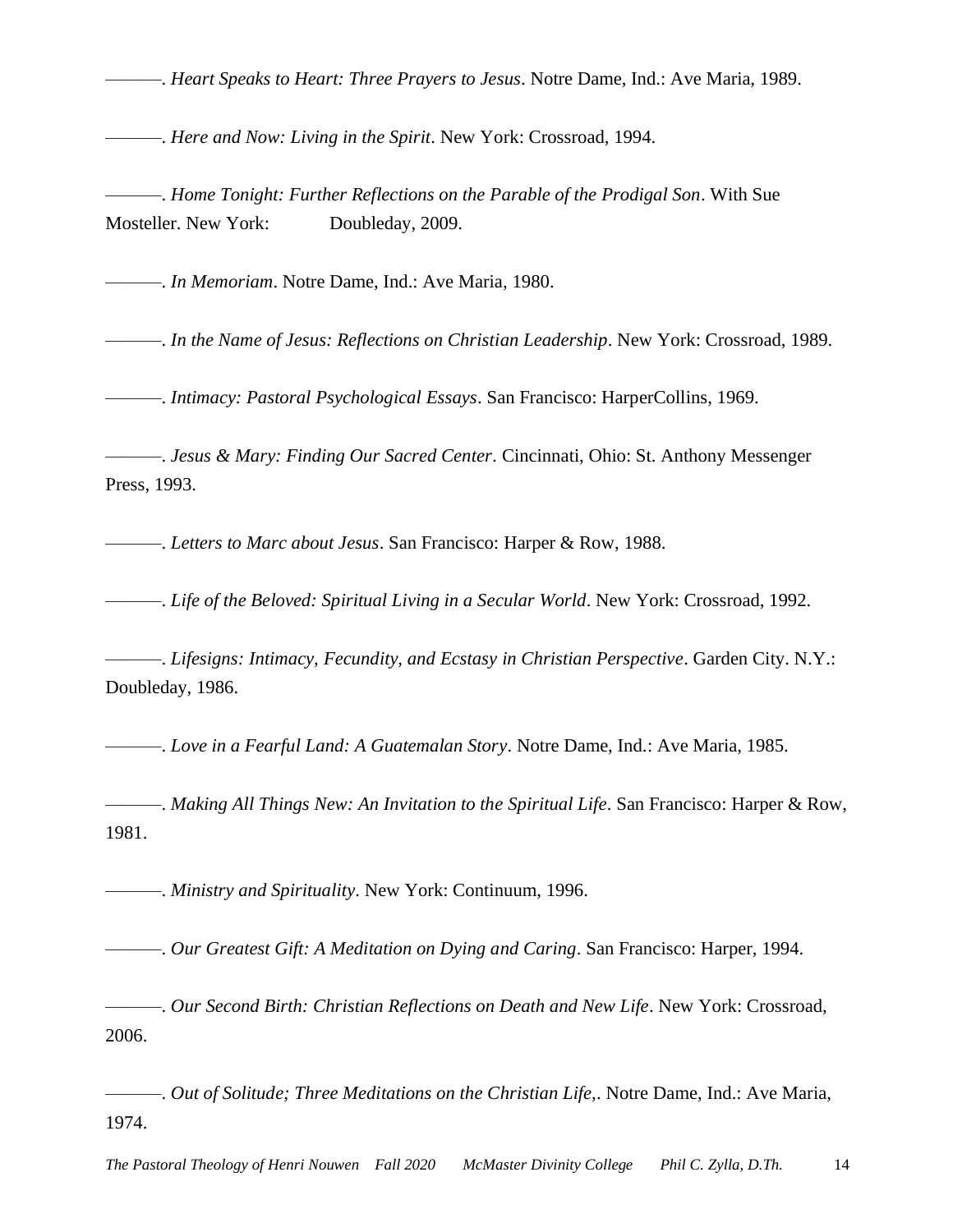———. *Peacework: Prayer, Resistance, Community*. Maryknoll, N.Y.: Orbis Books, 2005.

———. *Reaching Out: The Three Movements of the Spiritual Life*. Garden City, N.Y.: Doubleday, 1975.

———. *Sabbatical Journey: The Diary of His Final Year*. New York, Crossroad, 1998.

———. *Spiritual Direction: Wisdom for the Long Walk of Faith*. San Francisco: Harper, 2006.

———. *Spiritual Formation: Following the Movements of the Spirit*. New York: HarperOne, 2010.

———. *Spiritual Journals*. New York: Continuum, 1997.

———. *The Genesee Diary: Report from a Trappist Monastery*. Garden City, N.Y.: Doubleday, 1976.

———. *The Inner Voice of Love: A Journey Through Anguish to Freedom*. New York: Doubleday, 1996.

———. *The Living Reminder: Service and Prayer in Memory of Jesus Christ*. New York: Seabury, 1977.

———. *The Path of Freedom*. New York: Crossroad, 1995.

———. *The Path of Peace*. New York: Crossroad, 1995.

———. *The Path of Power*. New York: Crossroad, 1995.

———. *The Path of Waiting*. New York: Crossroad, 1995.

———. *The Return of the Prodigal Son: A Story of Homecoming*. New York, 1994.

———. *The Road to Daybreak: A Spiritual Journey*. New York: Doubleday, 1988.

———. *The Road to Peace: Writings on Peace and Justice*. With John Dear. Maryknoll, N.Y.: Orbis Books, 1998.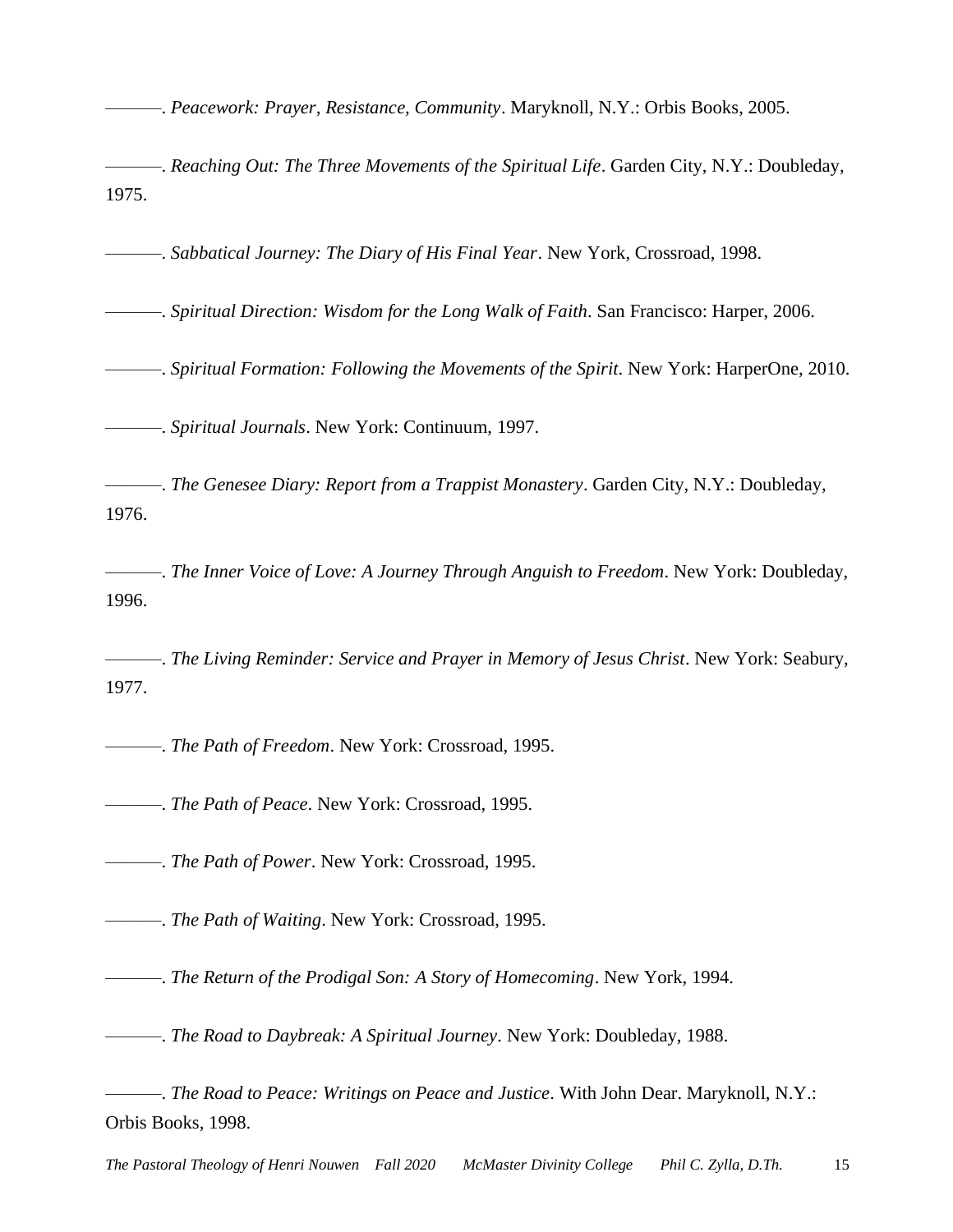———. *The Way of the Heart: Desert Spirituality and Contemporary Ministry*. New York: Ballantine Books, 1981.

——. The Wounded Healer: Ministry in Contemporary Society. Garden City, N.Y.: Doubleday, 1972.

———. *Thomas Merton, Contemplative Critic*. San Francisco: Harper & Row, 1981.

———. *Walk with Jesus: Stations of the Cross*. Maryknoll, N.Y.: Orbis Books, 1990.

———. *With Burning Hearts: A Meditation on the Eucharistic Life*. Maryknoll, N.Y.: Orbis Books, 1994.

———. *With Open Hands*. Notre Dame: Ave Maria, 2006.

#### **Edited Books of Nouwen's Writings**

Durback, Robert. *Seeds of Hope: A Henri Nouwen Reader*. Bantam Books, 1989.

Durback, Robert. *A Retreat with Henri Nouwen: Reclaiming our Humanity.* St. Anthony Messenger, 2003.

Ford, Michael, ed. *Eternal Seasons: A Liturgical Journey*. Notre Dame, IN: Sorin Books, 2003.

———. *The Dance of Life: Weaving Sorrows and Blessings into One Joyful Step*. Notre Dame, Ind.: Ave Maria, 2005.

Garvey, John. *Henri Nouwen Arranged for Daily Reading*. Templegate, 1988.

Greer, Wendy W. ed. *The Only Necessary Thing: Living a Prayerful Life.* New York: Crossroad, 1999.

Johna, Franz. *Show Me the Way: Readings for Each Day of Lent*. Crossroad, 1992.

Jonas, Robert A ed. *The Essential Henri Nouwen*. Shambala, 2009.

**\_\_\_\_\_\_\_.** *Henri Nouwen*. Orbis, 1998.

Olfson, Lewy. *The Primacy of the Heart: Cutting from a Journal.* St Benedict Center, 1988.

#### **Books about Henri Nouwen:**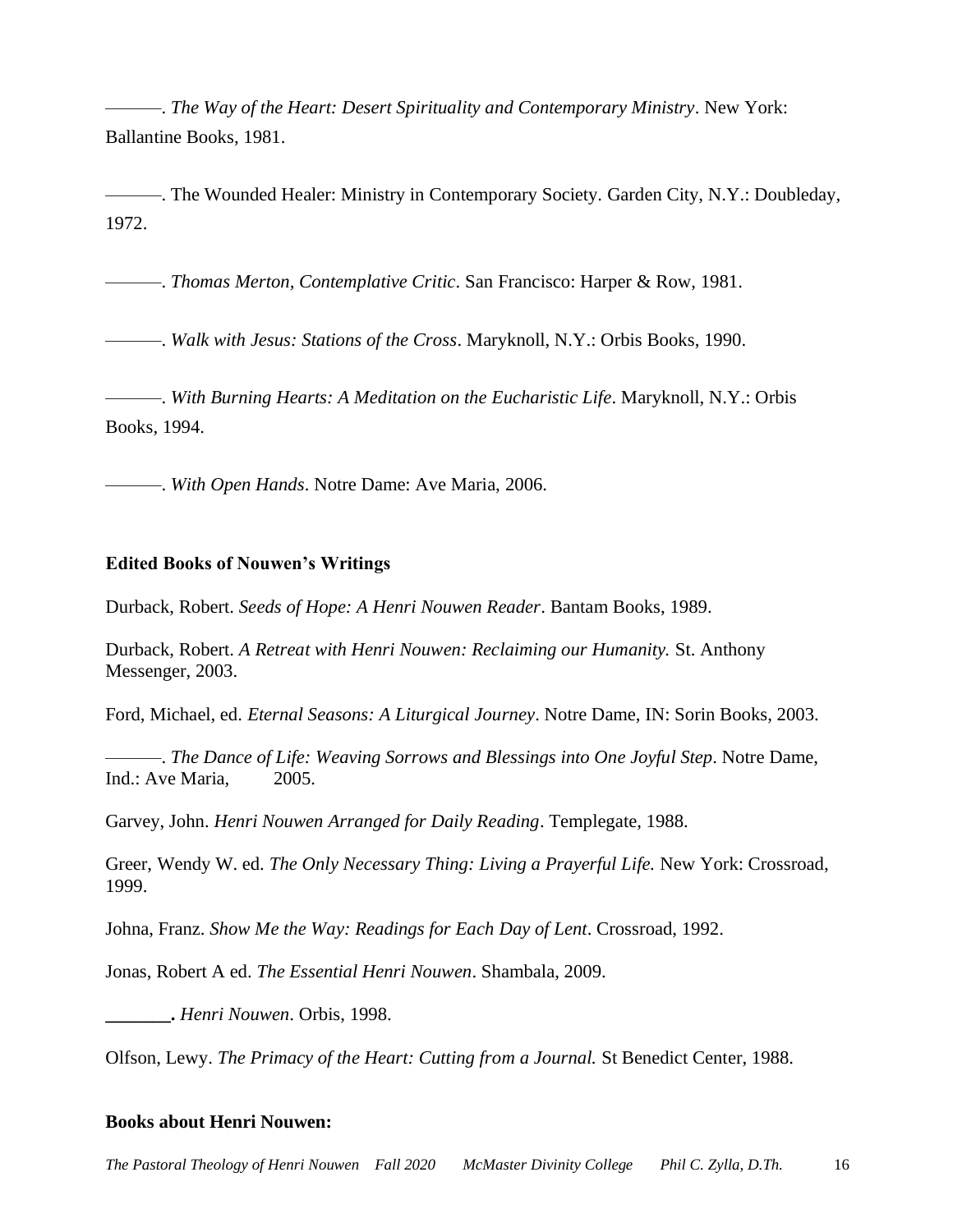Bengtson, Jonathan and Gabrielle Earnshaw eds. *Turning the Wheel: Henri Nouwen and Our Search for God*. Orbis, 2007.

Beumer, Jerjen. *Henri Nouwen: A Restless Seeking for God*. Crossroad, 1997.

De Vink, Christopher ed. *Nouwen Then: Personal Reflections on Henri*. Zondervan, 1999.

Ford, Michael. *Wounded Prophet: A Portrait of Henri J.M. Nouwen*. Doubleday, 1999, 2002.

Hernandez, Wil. *Henri Nouwen and Soul Care*. Paulist Press, 2008.

\_\_\_\_\_\_\_. *A Spirituality of Imperfection*. Paulist Press, 2006.

LaNoue, Deirdra. *The Spiritual Legacy of Henri Nouwen*. Continuum, 2000.

Martin, James. *Becoming Who You Are: Insights on the True Self from Thomas Merton and Other Saints*. Hidden Spring, 2006.

O'Laughlin, Michael. *Henri Nouwen: His Life and Vision*. Orbis, 2005

\_\_\_\_\_\_\_. *God's Beloved: A Spiritual Autobiography of Henri Nouwen*. Orbis, 2004.

O'Rourke, Michelle. *Befriending Death: Henri Nouwen and a Spirituality of Dying*. Orbis, 2009.

- Porter, Beth, Susan M.S. Brown and Philip Coulter eds. *Befriending Life: Encounters with Henri Nouwen.* Doubleday, 2001.
- Roderick, Philip. *Beloved: In Conversation with Henri Nouwen*. Book and CD. Canterbury Press, 2007.
- Twomy, Gerald S. and Claude Pomerleau eds. *Remembering Henri*. Orbis, 2006.

Waldron, Robert. *Walking with Henri Nouwen: A Reflective Journey*. Paulist Press, 2003.

#### **Website**

www.henrinouwen.org

### **Dissertations and Theses on Henri Nouwen**

- Henderson, Kyle. *The Reformation of Pastoral Theology in the Life and Works of Henri Nouwen*. Ph.D. diss., Southwestern Baptist Theological Seminary, 1994.
- Huang, Hui-Chueh. *Spiritual Life and Educational Ministry in the Life of Henri Nouwen*. Ph.D. diss., Presbyterian School of Christian Education, 1995.
- Yang, Byung-Mo. *A Study of Pastoral Identity in Light of the Works of Henri J.M. Nouwen and its Implication for the Korean Pastoral Context*. Ph.D diss., Southwestern Baptist Theological Seminary, 2002.